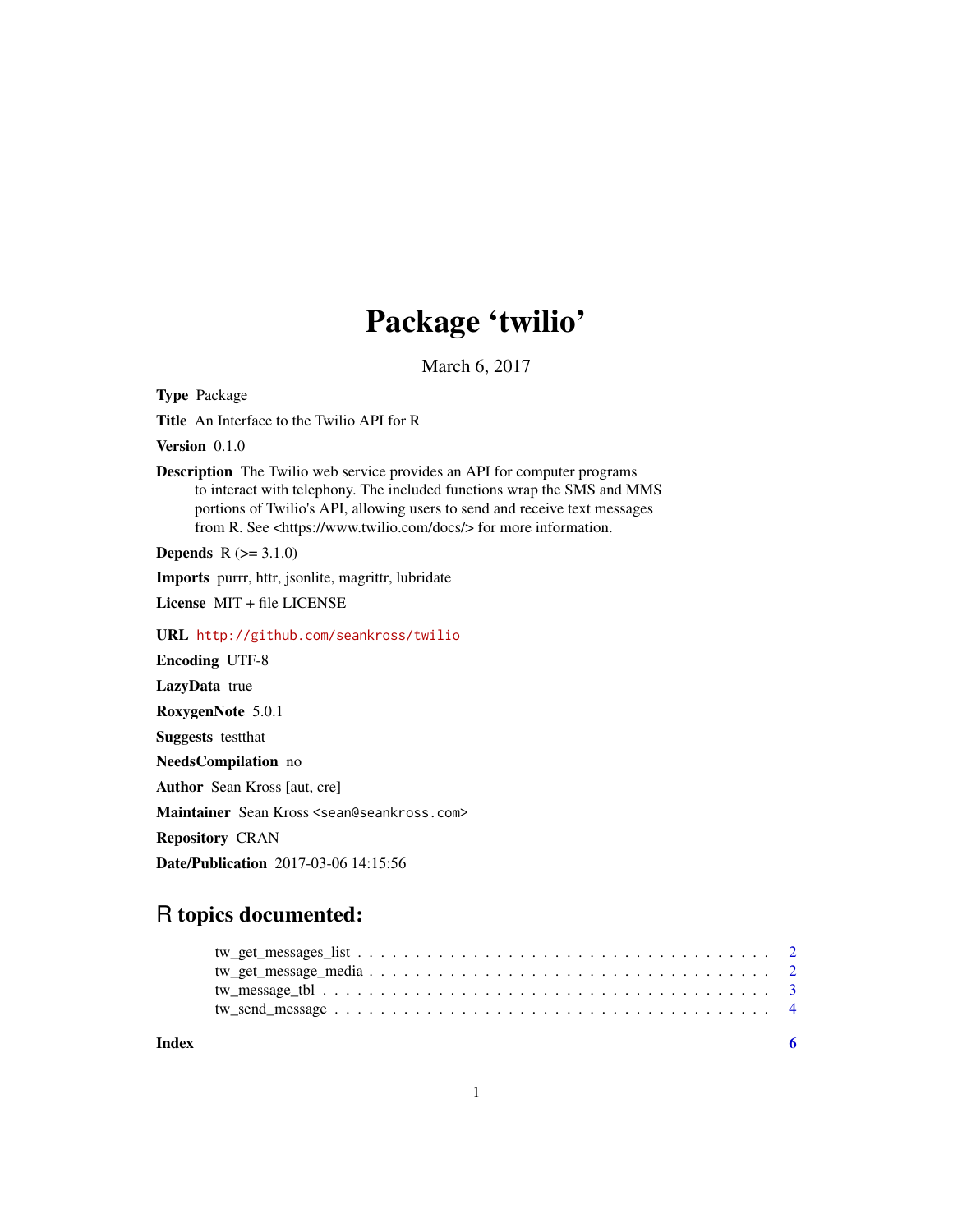<span id="page-1-1"></span><span id="page-1-0"></span>tw\_get\_messages\_list *Get List of Messages Sent and Received from Your Account*

#### Description

Retrieves a list of Twilio SMS and MMS messages sent and receieved from your account.

#### Usage

```
tw_get_messages_list(page = 0, page_size = 50)
```
#### Arguments

| page      | The page number of the list you would like to retrieve. Starts at zero. |
|-----------|-------------------------------------------------------------------------|
| page_size | The number of messages per page. The maximum number allowed is 1000.    |

#### Value

A twilio\_messages\_list object.

#### Examples

## Not run:

```
# Set API credentials
# You only need to do this once per R session
Sys.setenv(TWILIO_SID = "M9W4Ozq8BFX94w5St5hikg7UV0lPpH8e56")
Sys.setenv(TWILIO_TOKEN = "483H9lE05V0Jr362eq1814Li2N1I424t")
```
# Get messages sent to your account messages <- tw\_get\_messages\_list()

## End(Not run)

tw\_get\_message\_media *Get Media from a Message*

#### Description

Media items that are attached to MMS messages, including photos and videos are stored by Twilio. This function returns a list of twilio\_media objects, one for each piece of media in an MMS. Each object contains information about that piece of media including its URL, Media SID, and content type.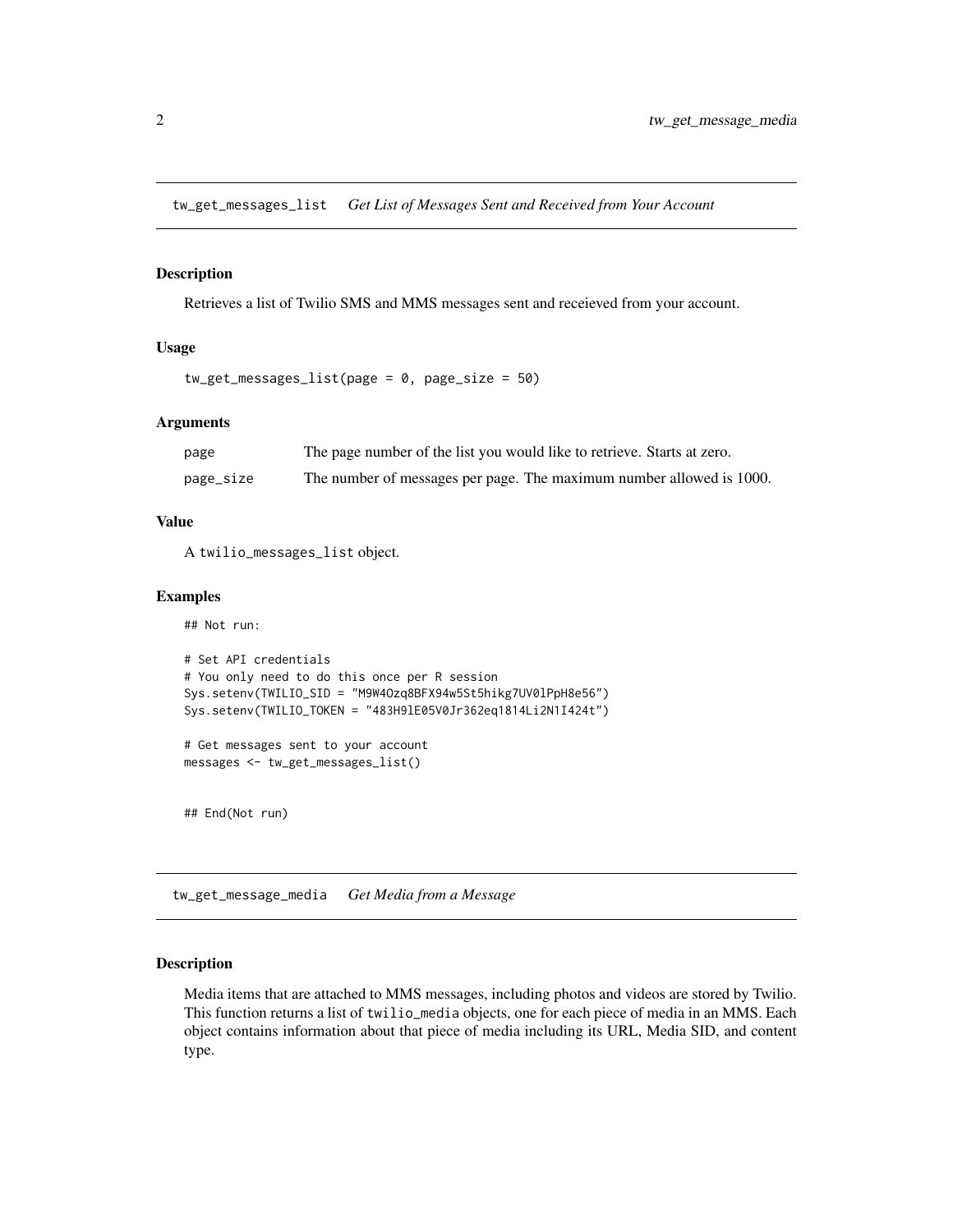<span id="page-2-0"></span>tw\_message\_tbl 3

#### Usage

tw\_get\_message\_media(message\_sid)

#### Arguments

message\_sid An SID for a message that contains media.

#### Value

A list containing media information.

#### Examples

```
## Not run:
```

```
# Set API credentials
# You only need to do this once per R session
Sys.setenv(TWILIO_SID = "M9W4Ozq8BFX94w5St5hikg7UV0lPpH8e56")
Sys.setenv(TWILIO_TOKEN = "483H9lE05V0Jr362eq1814Li2N1I424t")
# Get media information from a message
```

```
tw_get_message_media("MMo8Jw86Lj6422NzWgb8QxXlD5c45U100v")
```
## End(Not run)

tw\_message\_tbl *Make a Data Frame from a Messages List*

#### Description

Useful for turning a twilio\_messages\_list into a tidy data set.

#### Usage

```
tw_message_tbl(messages_list)
```
#### Arguments

messages\_list An S3 object with the class twilio\_messages\_list. Likely the result of a call to [tw\\_get\\_messages\\_list](#page-1-1).

#### Value

A data frame.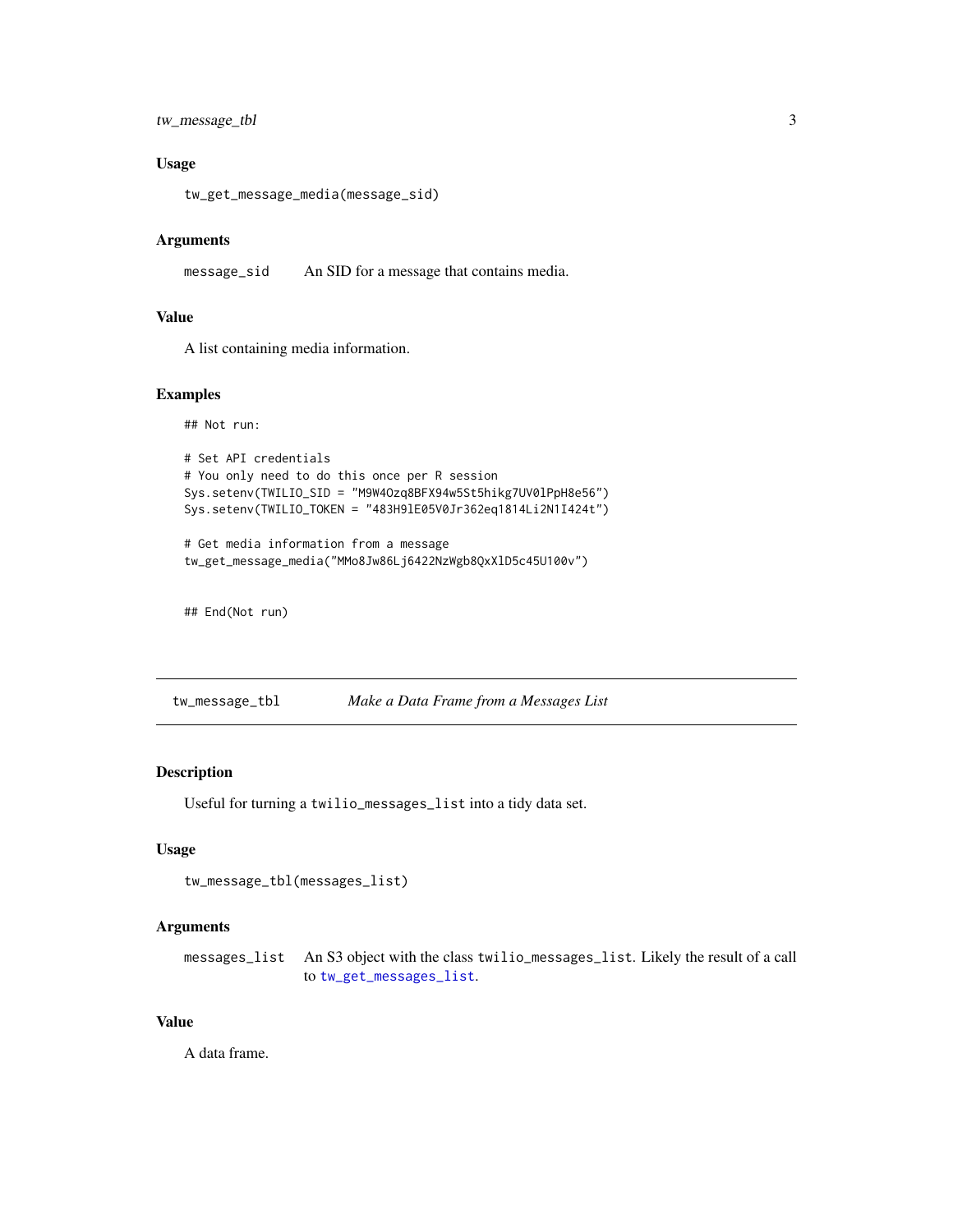#### Examples

## Not run:

```
# Set API credentials
# You only need to do this once per R session
Sys.setenv(TWILIO_SID = "M9W4Ozq8BFX94w5St5hikg7UV0lPpH8e56")
Sys.setenv(TWILIO_TOKEN = "483H9lE05V0Jr362eq1814Li2N1I424t")
# Get messages sent to your account
messages <- tw_get_messages_list()
# Create data frame from log
sms_data <- tw_message_tbl(messages)
```
## End(Not run)

tw\_send\_message *Send an SMS or MMS Message*

#### Description

Send an SMS or MMS Message

#### Usage

```
tw_send_message(to, from, body = NULL, media_url = NULL)
```
#### Arguments

| to        | A phone number which will receieve the message. |
|-----------|-------------------------------------------------|
| from      | A phone number which will send the message.     |
| body      | The body of the message.                        |
| media_url | A url containing media to be sent in a message. |

#### Value

A twilio\_message object.

#### Examples

## Not run:

```
# Set API credentials
# You only need to do this once per R session
Sys.setenv(TWILIO_SID = "M9W4Ozq8BFX94w5St5hikg7UV0lPpH8e56")
Sys.setenv(TWILIO_TOKEN = "483H9lE05V0Jr362eq1814Li2N1I424t")
```
<span id="page-3-0"></span>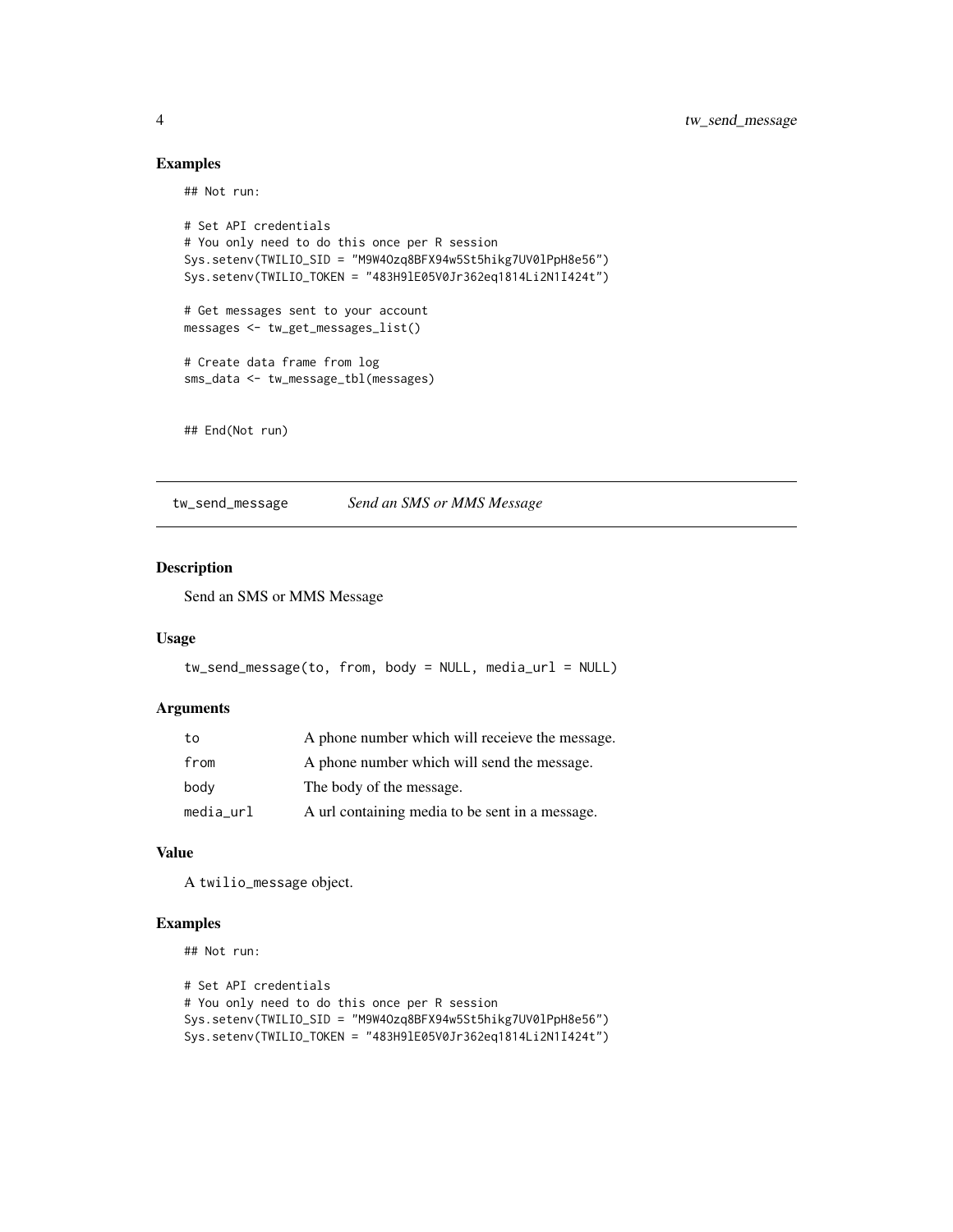#### tw\_send\_message 5

# Send a simple text message tw\_send\_message("2125557634", "9178675903", "Hello from R!") # Send a picture message tw\_send\_message("2125557634", "9178675903", media\_url = "https://www.r-project.org/logo/Rlogo.png") # Send a picture message with text tw\_send\_message("2125557634", "9178675903", "Do you like the new logo?", "https://www.r-project.org/logo/Rlogo.png")

## End(Not run)